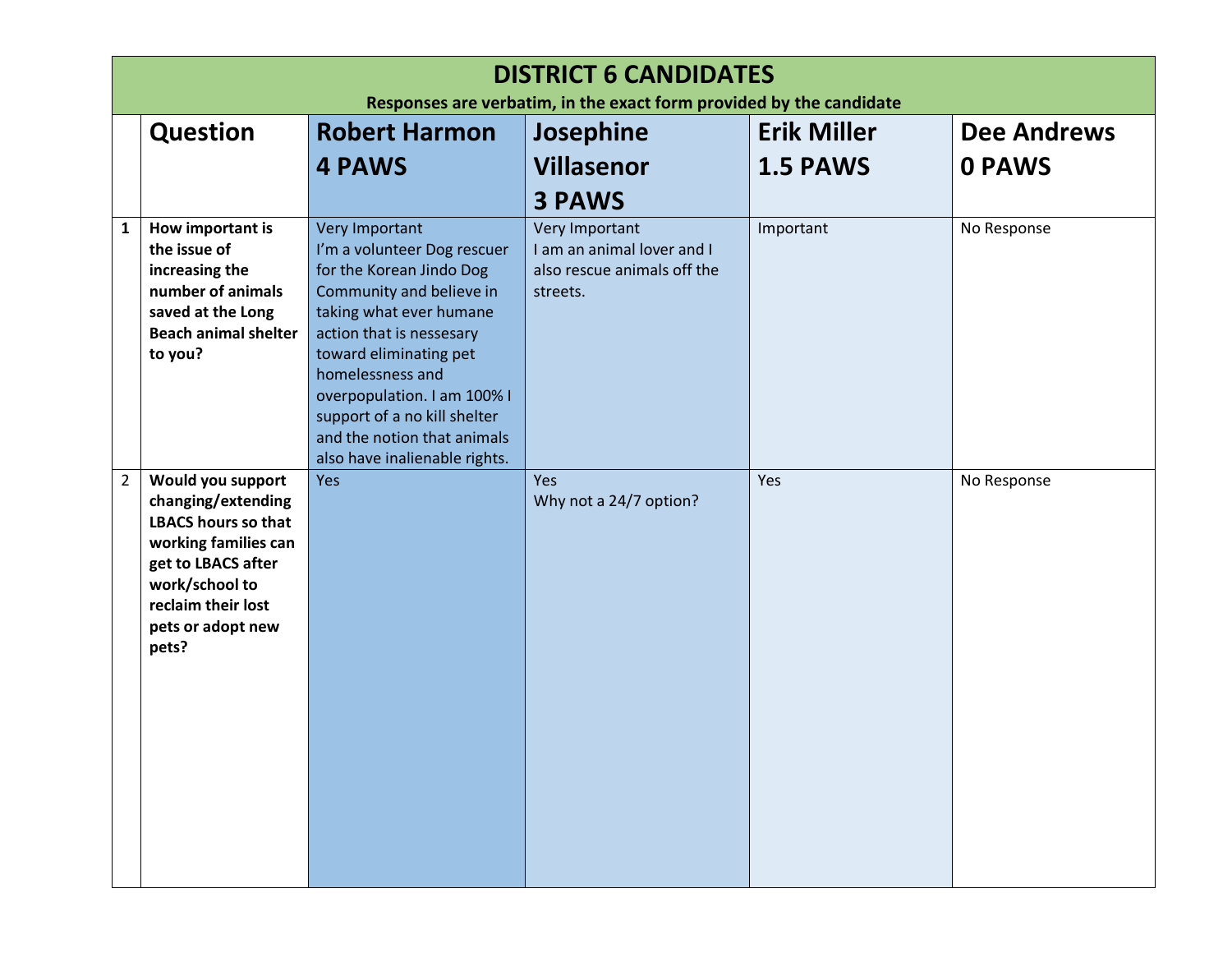| 3              | Would you support a       | Yes                        | <b>Yes</b>                    | Undecided                    | No Response |
|----------------|---------------------------|----------------------------|-------------------------------|------------------------------|-------------|
|                | public commitment         |                            | All animals deserve a chance  | I support the adoption of    |             |
|                | by the City to an         |                            | to live and to be happy with  | animals, I also believe that |             |
|                | <b>LBACS adoption</b>     |                            | people that can take care of  | it is also important to      |             |
|                | program to help           |                            | them.                         | understand the cause of      |             |
|                | place the 72% of          |                            |                               | the high density of          |             |
|                | animals not taken in      |                            |                               | unplaced pets. T, hough I    |             |
|                | by SpcaLA, with the       |                            |                               | support this commitment      |             |
|                | goal of adopting out      |                            |                               | in principle, I believe the  |             |
|                | at least 25% of all       |                            |                               | responsible way to           |             |
|                | <b>LBACS animals to</b>   |                            |                               | address this issue is to     |             |
|                | homes?                    |                            |                               | know all the facts (before   |             |
|                |                           |                            |                               | making a decision)           |             |
|                |                           |                            |                               |                              |             |
| $\overline{a}$ | Would you support         | Undecided                  | Undecided                     | Undecided                    | No Response |
|                | <b>LBACS adopting out</b> | I'm for whatever is better | It depends for I don't want a |                              |             |
|                | animals after 3 days      | for the animals and the    | cat that belongs to someone   |                              |             |
|                | as permitted by           | owners of lost pets        | else be adopted out to        |                              |             |
|                | California state law,     |                            | another family. It does hurt  |                              |             |
|                | rather than waiting 6     |                            | when loosing your baby and    |                              |             |
|                | days, given that only     |                            | then to find out someone has  |                              |             |
|                | 14% of all animals,       |                            | them.                         |                              |             |
|                | including 4% of cats      |                            |                               |                              |             |
|                | and less than 1% of       |                            |                               |                              |             |
|                | kittens, are returned     |                            |                               |                              |             |
|                | to their owners?          |                            |                               |                              |             |
|                |                           |                            |                               |                              |             |
|                | [Note: 86% of             |                            |                               |                              |             |
|                | animals at LBACS are      |                            |                               |                              |             |
|                | waiting for owners        |                            |                               |                              |             |
|                | who never come for        |                            |                               |                              |             |
|                | them. Many of them        |                            |                               |                              |             |
|                | are killed. To increase   |                            |                               |                              |             |
|                | their chances of          |                            |                               |                              |             |
|                | leaving the shelter       |                            |                               |                              |             |
|                | alive, we support         |                            |                               |                              |             |
|                | making animals            |                            |                               |                              |             |
|                | available for             |                            |                               |                              |             |
|                | adoption after 3 days     |                            |                               |                              |             |
|                | as permitted by law.]     |                            |                               |                              |             |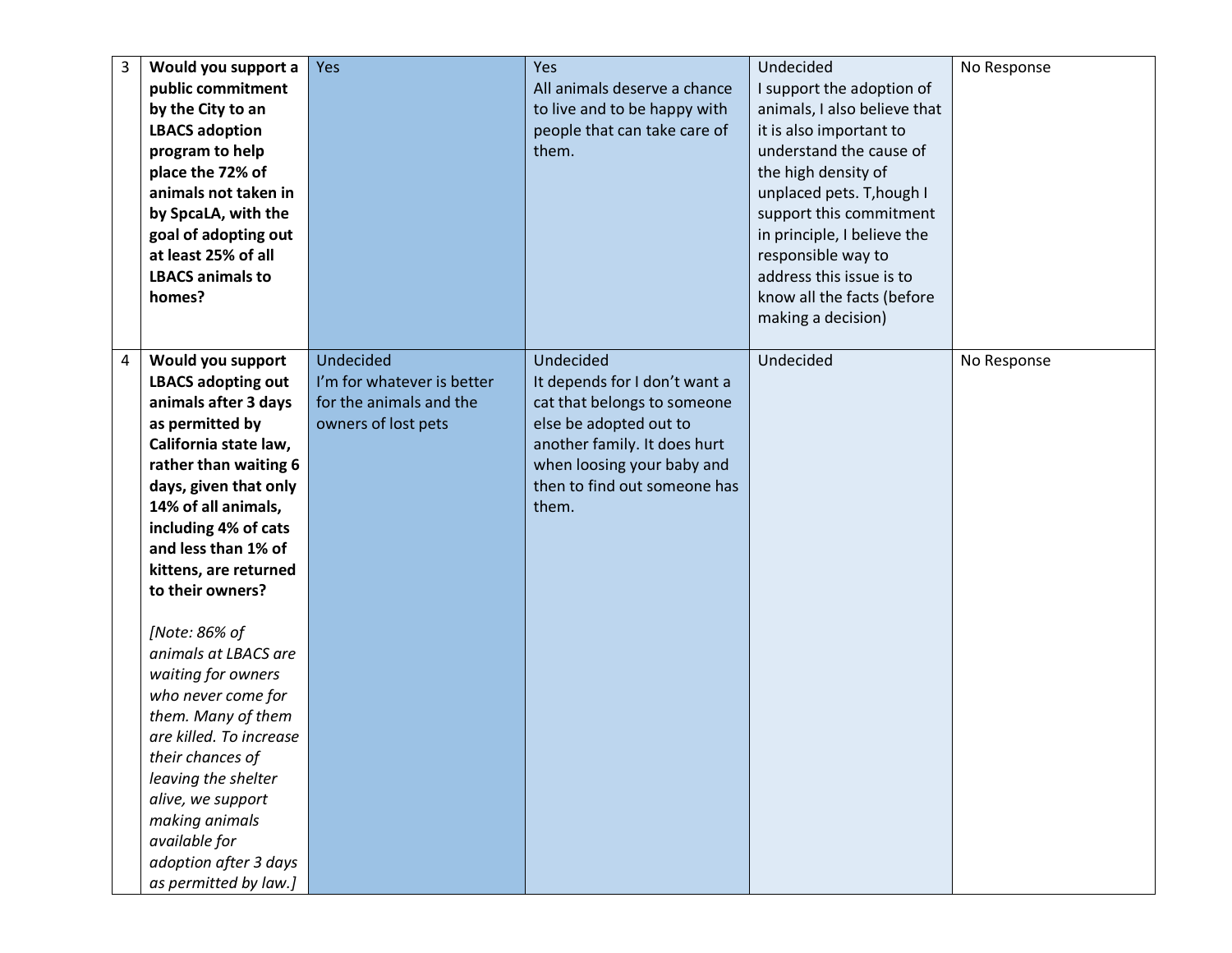| 5                | Would you support<br>an LBACS policy<br>allowing cats to be<br>adopted out to<br>qualified homes that<br>would allow the cat<br>to go outdoors,<br>given that 46% of<br>cats and kittens<br>were euthanized at<br>the LBACS animal<br>shelter in 2015? | Yes<br>If they're altered.                                                                                       | Yes<br>As long as the cat can be<br>trained to go and come back.<br>I have seen cats stay in the<br>area by the house and not go<br>far. | Undecided | No Response |
|------------------|--------------------------------------------------------------------------------------------------------------------------------------------------------------------------------------------------------------------------------------------------------|------------------------------------------------------------------------------------------------------------------|------------------------------------------------------------------------------------------------------------------------------------------|-----------|-------------|
| $\boldsymbol{6}$ | Would you support<br>the establishment of<br>a foster program at<br><b>LBACS that would</b><br>target placement of<br>at least 150 animals<br>in foster homes in<br>the first year of<br>implementation?                                               | Yes<br>Of coursewhatever is best<br>for the animals. Adequate<br>screening of potential<br>fosters is mandatory. | Yes                                                                                                                                      | Yes       | No Response |